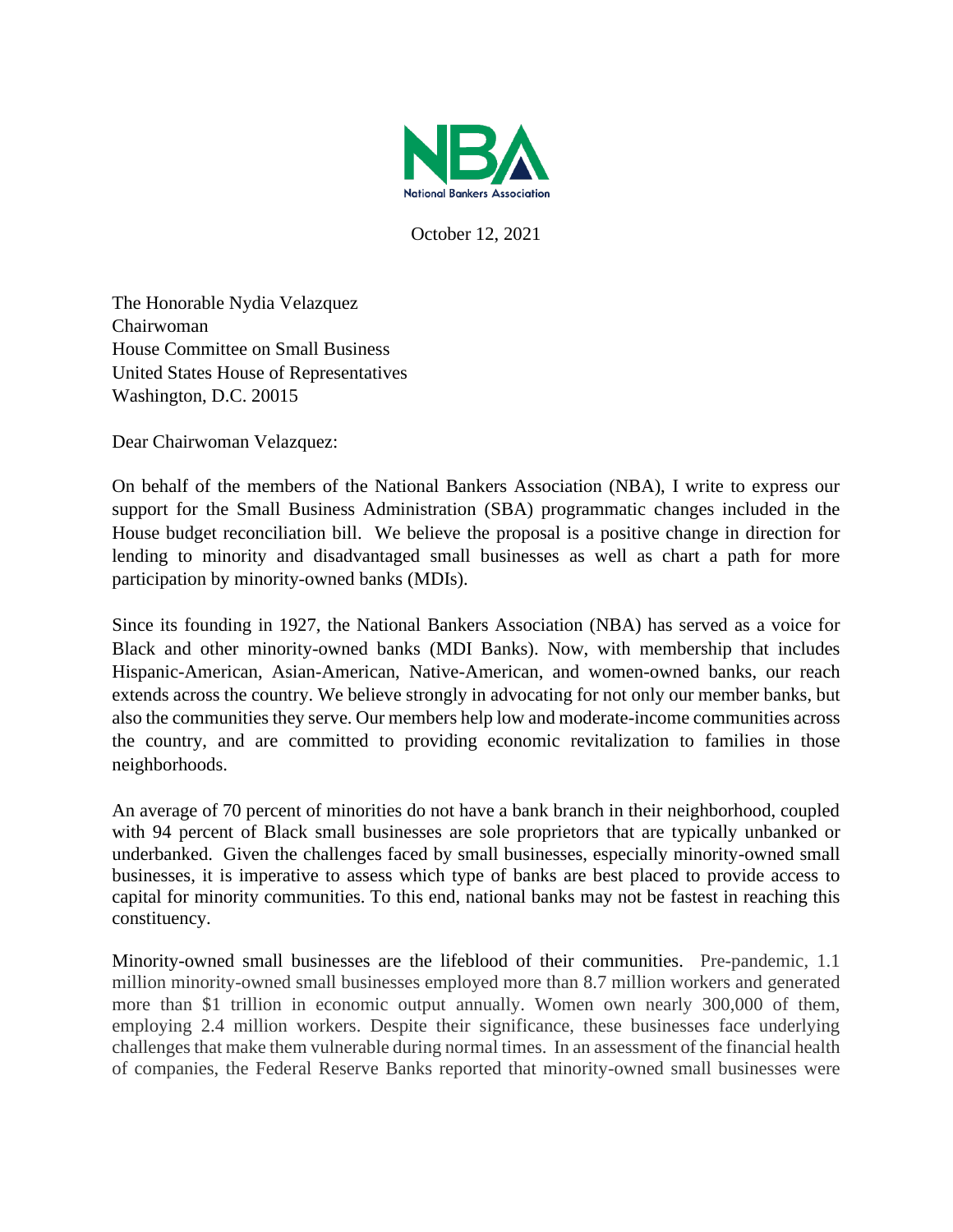significantly more likely to show signs of limited financial health—by factors such as profitability, credit scores, and propensity to use retained earnings as a primary funding source.

Traditionally, MDIs and Community Development Financial Institutions (CDFIs) can be economic development engines due to their relative concentration in minority and low-income communities and established relationships, especially in African American communities. Unfortunately, MDIs small scale does not allow them to move fast enough, especially in times like these. With African Americans overrepresented by the health and economic crisis, but potentially underrepresented by the relief efforts, a more customize solution is required. The current House language seeks to address some of these disparities by expanding MDIs and CDFIs participation in SBA direct lending programs and creating new products that we believe could be transformational for small businesses and minority-owned banks. The NBA supports these measures and urge the Congress to adopt them as soon as possible. We do, however, believe there are additional measures that could further enhance assistance to minority small businesses and lending institutions the Congress and SBA should consider in the context of the reconciliation bill.

First, we believe there should be an Office of MDI Affairs established at the SBA. The MDI Office should focus on further integrating our institutions into the outreach and servicing of minority small businesses across the country. A critical component of this office is a mandate for the SBA to preserve and promote minority depository institutions by:

- i. preserving the number of MDIs;
- ii. providing technical assistance to ensure maximum efficiency in program implementation; and
- iii. promoting and encouraging the creation of new MDI partnerships. This is very similar to requirements that bank regulatory agencies currently comply with and will ensure that MDIs partner effectively with the SBA.

Second, we believe the SBA should be given authorization to proactively lower any administrative barriers to MDI participation across all SBA loan programs. To the extent that there are any administrative barriers to participation that have historically limited MDI participation in SBA lending programs – such as the requirement for certain programs that lenders originate a minimum number of loans – that do require Congressional action, we urge the inclusion of language that allows the SBA to proactively identify and eliminate those barriers to participation as soon as practicable. African American borrowers as a share of all 7(a) and 504 program lending in 2016, for example, only accounted for 2 percent of the lending activity in flagship SBA programs with Latino borrowers only fairing slightly better. This is despite MDIs having an established track record of higher rates of small business and SBA lending to diverse entrepreneurs and a willingness to do larger SBA loans to diverse entrepreneurs relative to non-MDIs. We believe the best way to ensure that SBA program benefits actually make their way to diverse entrepreneurs, LMI communities, and the nonprofit institutions that serve LMI communities and communities of color, is to take affirmative steps to ensure that every MDI has the ability to fully participate in every SBA program. Affirmative steps would include:

• goals for diverse entrepreneur participation in SBA programs;